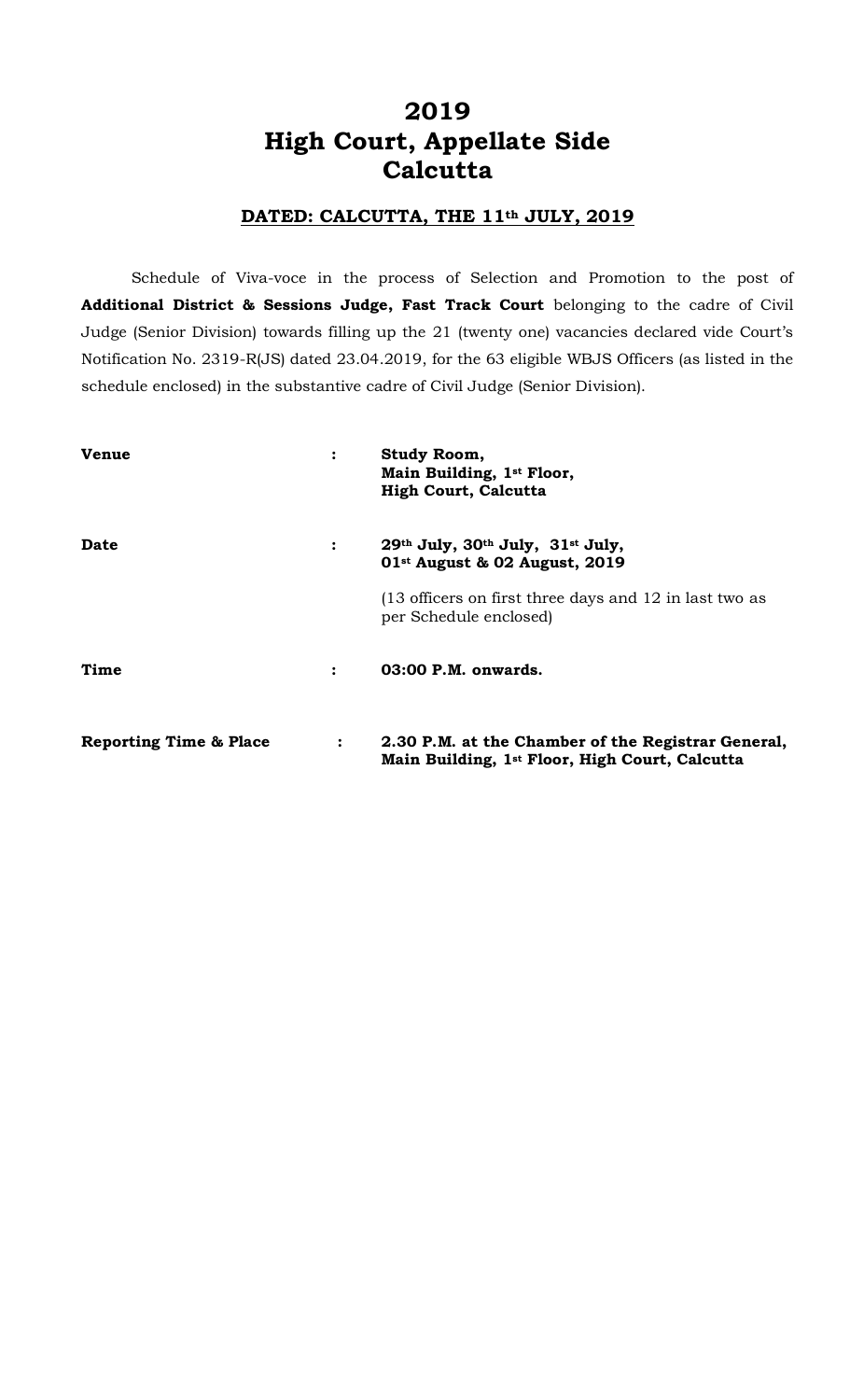### **SCHEDULE OF VIVA-VOCE OF ELIGIBLE OFFICERS COMING UNDER THE ZONE OF CONSIDERATION FOR FILLING UP THE VACANCIES IN FAST TRACK COURTS FOR THE YEAR 2019**

| Sl. | <b>NAME OF THE OFFICERS</b>      | <b>PRESENT POSTING</b>                                               |
|-----|----------------------------------|----------------------------------------------------------------------|
| No. |                                  |                                                                      |
|     |                                  |                                                                      |
| 1.  | <b>Shri Fatik Chandra Mondal</b> | CJ(SD), Arambagh, Hooghly                                            |
|     |                                  |                                                                      |
| 2.  | Shri Hidayatullah Bhutia         | Civil Judge (Senior Division), 1st Court, Alipore, South 24-Parganas |
|     |                                  |                                                                      |
|     |                                  |                                                                      |
| 3.  | <b>Shri Tito Rob</b>             | Judge, 1st Labour Court, Calcutta                                    |
|     |                                  |                                                                      |
|     |                                  |                                                                      |
| 4.  | Shri Sridhar Chandra Su          | CJ(SD), Bongaon, North 24-Parganas                                   |
|     |                                  |                                                                      |
| 5.  | <b>Salim Ahmed Ansari</b>        | Secretary, DLSA, Alipore, South 24-Parganas                          |
|     |                                  |                                                                      |
|     |                                  |                                                                      |
| 6.  | Shri Sabyasachi Chattoraj        | Law Officer, Directorate of Drug Control, Govt. of W.B., on          |
|     |                                  | deputation                                                           |
|     |                                  |                                                                      |
| 7.  | Smt. Mukulika Sinha              | CJ(SD), 2 <sup>nd</sup> Court, Malda                                 |
|     |                                  |                                                                      |
| 8.  | Shri Sudip Bhattacharya          | CJ(SD), 2 <sup>nd</sup> Court, Berhampore, Murshidabad               |
|     |                                  |                                                                      |
|     |                                  |                                                                      |
| 9.  | <b>Shri Sanjay Chowdhury</b>     | Registrar, Family Court, Calcutta, on deputation                     |
|     |                                  |                                                                      |
|     |                                  |                                                                      |
| 10. | Shri Ratan Kumar Gupta           | CJM, Purba Bardhaman                                                 |
|     |                                  |                                                                      |
| 11. | Shri Sumit Adhikari              |                                                                      |
|     |                                  | CJ(SD), Khatra, Bankura                                              |
|     |                                  |                                                                      |
| 12. | Shri Biswajyoti Chatterjee       | Judge, Bench-4, PSCC, Calcutta                                       |
|     |                                  |                                                                      |
|     |                                  |                                                                      |
| 13. | <b>Shri Sadhan Mondal</b>        | CJ(SD), Chanchal, Malda                                              |
|     |                                  |                                                                      |

## **ON 30.07.2019**

| 14. | <b>Shri Sisir Kumar Meyur</b>    | CJ(SD), 2 <sup>nd</sup> Court, Sadar, Paschim Medinipur     |
|-----|----------------------------------|-------------------------------------------------------------|
| 15. | <b>Shri Suresh Singh</b>         | Deputy A.G.O.T., Govt. of W.B., on deputation               |
| 16. | Shri Surajit Seal                | Judge, Bench-2, PSCC, Calcutta                              |
| 17. | <b>Shri Tarun Kumar Mondal</b>   | CJ(SD), 2 <sup>nd</sup> Court, Baruipur, South 24-Parganas  |
| 18. | <b>Shri Prasun Ghosh</b>         | CJ(SD), 1 <sup>st</sup> Court, Sadar, Howrah                |
| 19. | <b>Shri Debasis Chowdhury</b>    | CJ(SD), Diamond Harbour, South 24-Parganas                  |
| 20. | Shri Prakash Chandra Barman      | CJM, Cooch Behar                                            |
| 21. | <b>Smt. Kumkum Chattopadhyay</b> | CJ(SD), 1 <sup>st</sup> Court, Hooghly, Sadar               |
| 22. | Shri Nirupam Kar                 | CJM, Tamluk, Purba Medinipur                                |
| 23. | <b>Smt. Bipasha Mandol (Das)</b> | CJM, Raiganj, Uttar Dinajpur                                |
| 24. | Shri Debanjan Ghosh              | Deputy Registrar, WB Human Rights Commission, on deputation |
| 25. | <b>Smt. Soma Chakraborty</b>     | Civil Judge (Senior Division), Islampur, Uttar Dinajpur     |
| 26. | <b>Smt. Arpita Ghosh</b>         | CJ(SD), Haldia, Purba Medinipur<br>From 11.12.2017          |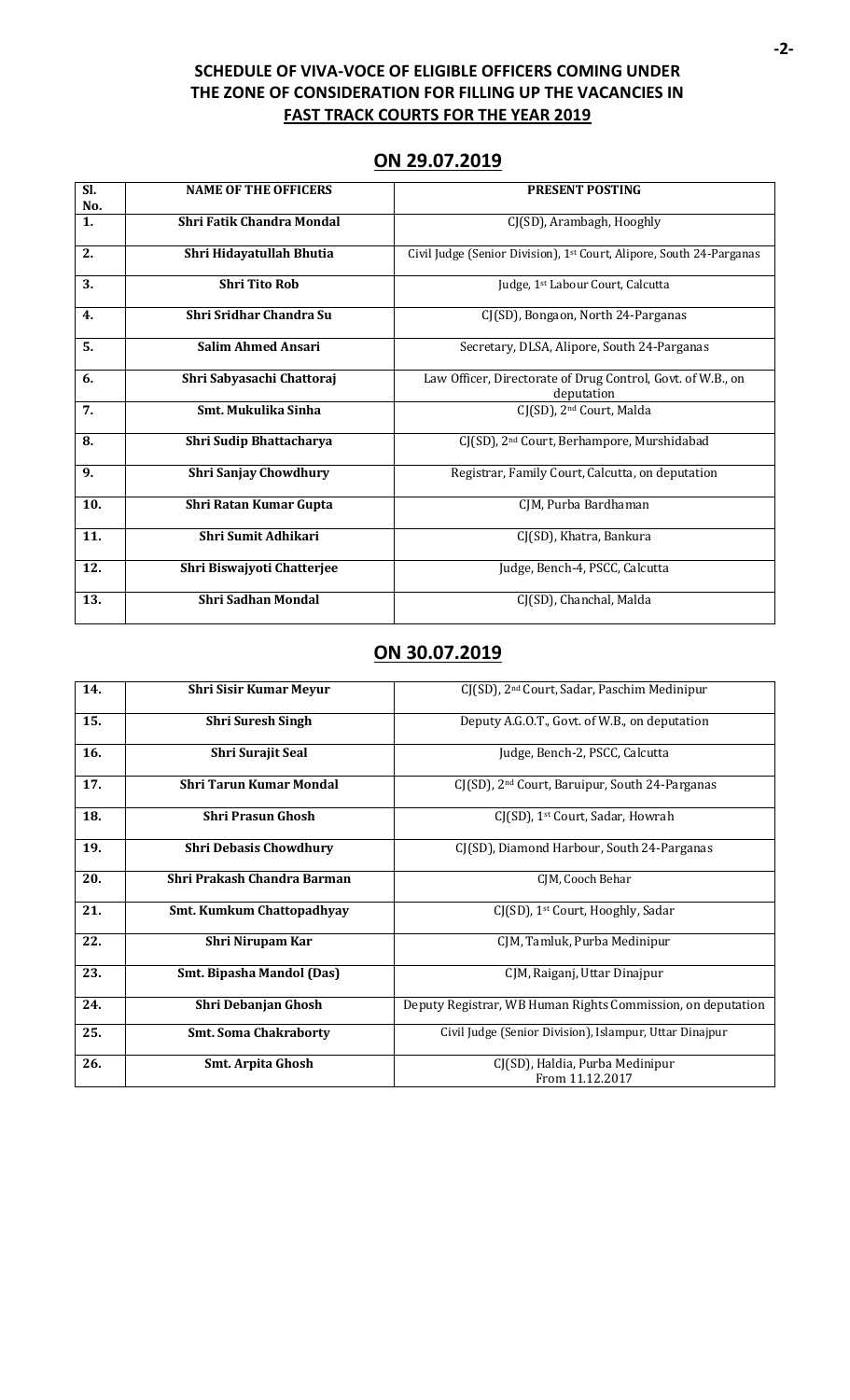| 27. | Shri Bikash Lama               | CJ(SD), Ranaghat, Nadia                                   |
|-----|--------------------------------|-----------------------------------------------------------|
| 28. | Karim Ur Reza                  | Secretary, DLSA, Uttar Dinajpur                           |
| 29. | Shri Indranil Chatterjee       | CJM, Barasat, North 24-Parganas                           |
| 30. | Shri Sandip Chakrabarti        | CJM, Asansol, Paschim Bardhaman                           |
| 31. | <b>Shri Soumendra Nath Roy</b> | CJ(SD), 2 <sup>nd</sup> Court, Barasat, North 24-Parganas |
| 32. | Shri Anan Chattopadhyay        | Registrar, City Civil Court, Calcutta                     |
| 33. | Sushmita Mukerji               | ACJM, Kandi, Murshidabad                                  |
| 34. | <b>Smt. Dipa Shyam Ray</b>     | CJ(SD), 1 <sup>st</sup> Court, Asansol, Paschim Bardhaman |
| 35. | Smt. Anindita Ganguli          | CJM, Krishnanagar, Nadia                                  |
| 36. | Smt. Barnali Das Gupta         | CJM, Hooghly                                              |
| 37. | Sri Abhijit Ghosh              | CJM, Malda                                                |
| 38. | <b>Smt. Rina Talukdar</b>      | ACJM, Chandannagar, Hooghly                               |
| 39. | Smt. Sanghamitra Poddar        | Judge, Bench-3, PSCC, Calcutta                            |

# **ON 01.08.2019**

| 40. | <b>Smt. Moon Chakraborty</b>  | CJ(SD), 1 <sup>st</sup> Court, Berhampore, Murshidabad                                   |
|-----|-------------------------------|------------------------------------------------------------------------------------------|
| 41. | Sri Biswanath Pramanik        | Civil Judge (Senior Division), Suri, Birbhum                                             |
| 42. | Sri Ansuman Chattopadhyay     | CJ(SD), 1 <sup>st</sup> Court, Krishnanagar, Nadia                                       |
| 43. | <b>Sri Debdeep Manna</b>      | CJ(SD), 2 <sup>nd</sup> Court, Howrah                                                    |
| 44. | Smt. Sanjukta Sengupta        | CJ(SD), 1 <sup>st</sup> Additional Court, Sadar, Purba Bardhaman                         |
| 45. | Sri Arindam Chattopadhyay     | Secretary, DLSA, Cooch Behar                                                             |
| 46. | Smt. Shrutirupa Ghosh (Majee) | CJ(SD), Sadar, Malda                                                                     |
| 47. | <b>Smt. Rimpa Roy</b>         | CIM, Purulia                                                                             |
| 48. | Sri Arijit Mukhopadhyay       | CIM, Bankura                                                                             |
| 49. | <b>Sri Deb Kumar Goswami</b>  | Deputy Director (Legal), Health & Family Welfare Deptt., Govt. of<br>W.B., on deputation |
| 50. | Sri Uttam Bhattacharya        | CJM, Darjeeling                                                                          |
| 51. | Sri Subhajit Basu             | CIM, Howrah                                                                              |

# **ON 02.08.2019**

| 52. | <b>Sri Santosh Kumar Pathak</b>          | Administrative Officer, W.B. Judicial Academy, Kolkata       |
|-----|------------------------------------------|--------------------------------------------------------------|
| 53. | <b>Sri Hindol Rov</b>                    | CJ(SD), 2 <sup>nd</sup> Court, Sadar, Hooghly                |
| 54. | Sri Sujit Kumar Bandyopadhyay            | Registrar, District Judge's Court, Sadar, Purba Bardhaman    |
| 55. | <b>Smt. Sarojini Ghising</b>             | $CI(SD)$ , 5 <sup>th</sup> Court, Alipore, South 24-Parganas |
| 56. | <b>Sri Sudeep Banerjee</b>               | Registrar, D.J.'s Court, Paschim Medinipur                   |
| 57. | <b>Sri Rintu Sur</b>                     | CJM, Medinipur, Paschim Medinipur                            |
| 58. | Smt. Prajna Gargi Bhattacharya (Hossain) | CJ(SD), Bolpur, Birbhum                                      |
| 59. | Sri Mayukh Mukherjee                     | ACJM, Khatra, Bankura                                        |
| 60. | Sri Subrata Chatterjee                   | CJ(SD), Durgapur, Paschim Bardhaman                          |
| 61. | <b>Sri Suvadip Chowdhury</b>             | CJM, Alipore, South 24-Parganas                              |
| 62. | <b>Smt. Atrayee Manna Chowdhury</b>      | CJ(SD), Jalpaiguri, Sadar                                    |
| 63. | <b>Sri Saibal Dutta</b>                  | ACJM, Tehatta, Nadia                                         |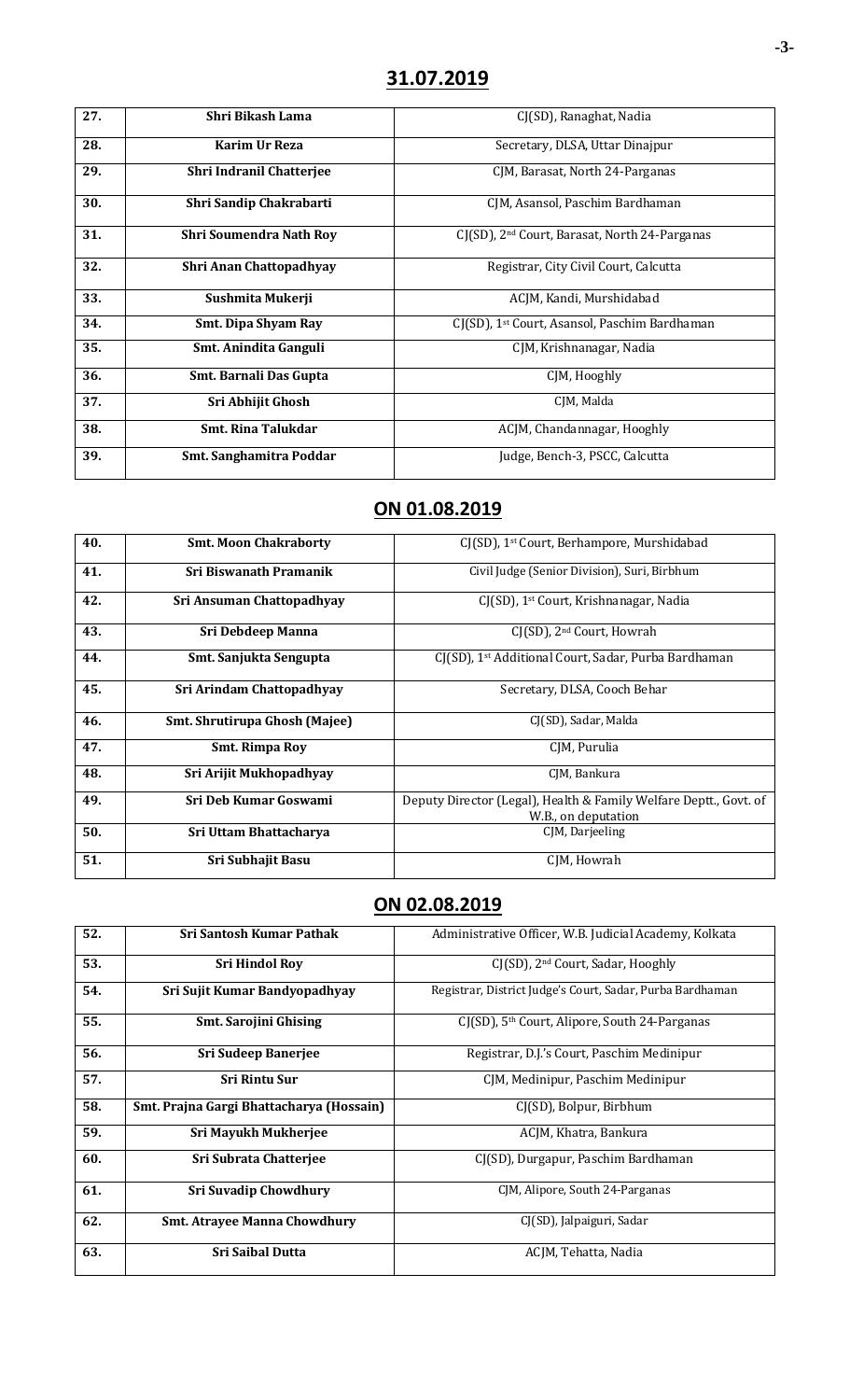The above-named officers from the adjoining districts viz. **Kolkata, Howrah, Hooghly, North & South 24- Parganas, Purba & Paschim Medinipur, Nadia, Purba Bardhaman and Paschim Bardhaman** are granted to leave their respective stations **after court hours on the previous day before their respective scheduled dates of Viva-voce** while those from the far off districts viz. **Darjeeling, Kalimpong, Jalpaiguri, Cooch Behar, Uttar Dinajpur, Dakshin Dinajpur, Malda, Birbhum, Murshidabad, Purulia and Bankura** are allowed to leave their respective stations **after court hours the day before the previous day of the scheduled date of viva-vice** pre-ensuring no inconvenience in the judgeship and all to remain away therefrom till joining back soon after the interview is over and their such absence will be treated as **"Leave on Duty".**

### **By Order,**

 **Sd/- The 11th July, 2019. (Bibhas Ranjan De) Registrar (Judicial Service) High Court, A.S., Calcutta.**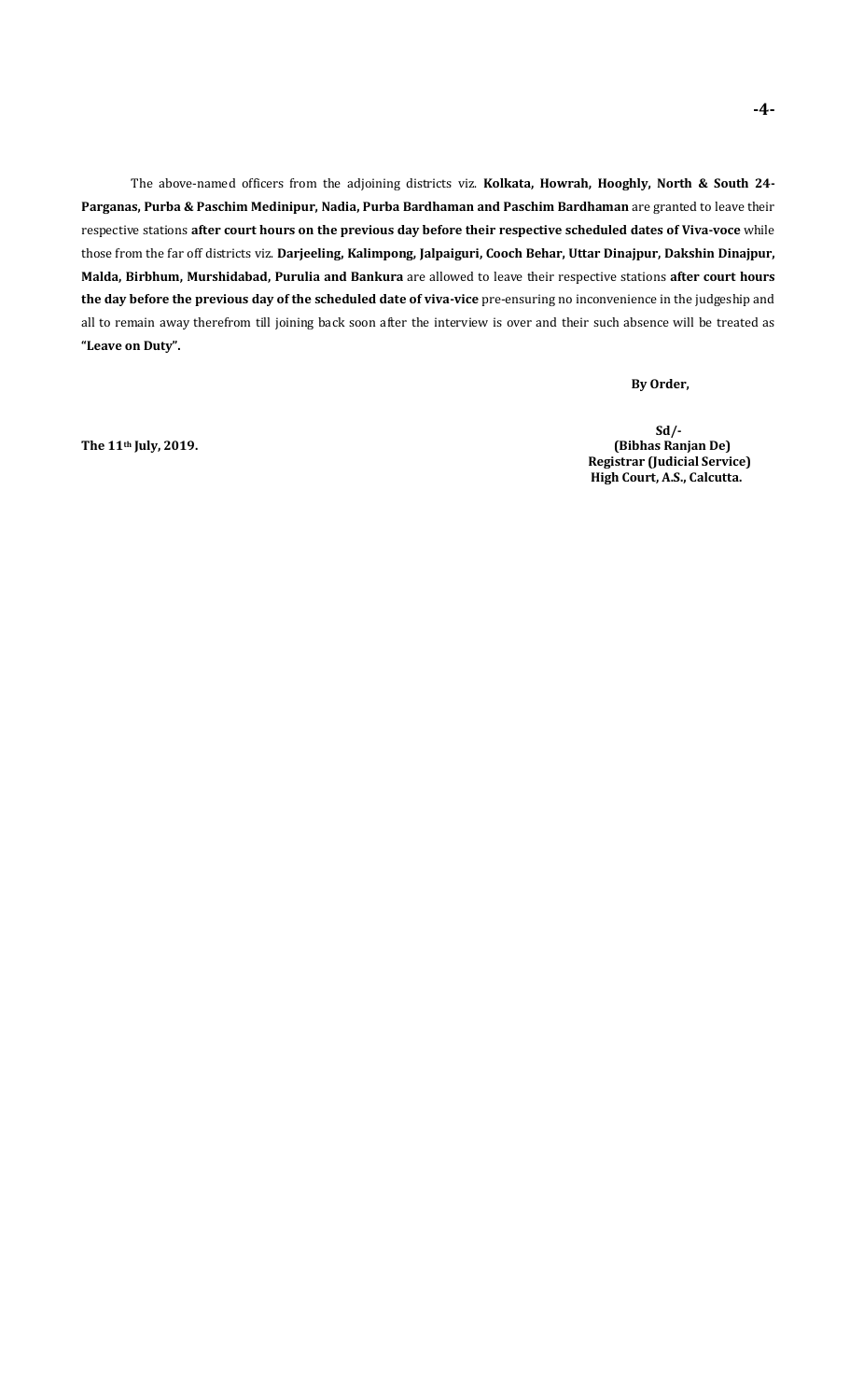## **2019 High Court, Appellate Side Calcutta**

**No. 4459-A Dated, Calcutta the 11th July, 2019**

**From: Sri Bibhas Ranjan De, Registrar (Judicial Service) High Court, Appellate Side,**

**Calcutta.**

- **To : 1. All the District Judges of West Bengal,**
	- **2. The Chief Judge, Presidency Small Causes Court, Calcutta**
	- **3. The Secretary, Judicial Department, Govt. of W.B.,**
	- **Writers' Buildings, Kolkata – 700001**
	- **4. The Member Secretary, State Legal Services Authority, W.B., City Civil Court Building, Kolkata – 700001.**
	- **Sub: Schedule of Viva-voce for selection and promotion to the post of Additional District & Sessions Judge, Fast Track Court in the cadre of Civil Judge (Sr. Divn.) towards filling up 21 (twenty one) vacancies declared vide Court's Notification No. 2319-R(JS) dated 23.04.2019 involving 63 eligible WBJS officers from the substantive cadre of Civil Judge (Senior Division).**

#### **Sir/Madam,**

With reference to the above, I am directed to inform you that **viva-voce of 63 eligible WBJS officers** in the substantive cadre of Civil Judge (Senior Division) in the process of **selection and promotion to the post of Additional District & Sessions Judge, Fast Track Court** is scheduled to be held on **29.07.2019, 30.07.2019, 31.07.2019, 01.08.2019, and 02.08.2019,** following the schedule as being **published in Court's website** and enclosed herewith**.**

In doing so, I am directed to inform that the Hon'ble Court has been pleased to allow the eligible officers from the adjoining districts viz. **Kolkata, Howrah, Hooghly, North & South 24-Parganas., Purba & Paschim Medinipur, Nadia, Purba Bardhaman and Paschim Bardhaman** to leave their respective stations **after court hours on the previous day before their respective scheduled dates of Viva-voce**  while those from the far off districts viz. **Darjeeling, Kalimpong, Jalpaiguri, Cooch Behar, Uttar Dinajpur, Malda, Birbhum, Murshidabad, Purulia and Bankura** are allowed to leave their respective stations **after court hours the day before the previous day of the scheduled date of viva-vice** preensuring no inconvenience in the judgeship and all to remain away therefrom till joining back soon after the interview is over and their such absence will be treated as **"Leave on Duty".**

You are therefore, requested to inform the concerned officers as listed in the schedule enclosed herewith and posted under your control accordingly, so that they, specially those posted in remote and far-off stations, may get adequate time for to and fro journey for the purpose.

This may be treated as important and urgent.

For further information, if any, the officers may be requested to visit the Court's website *www.calcuttahighcourt.gov.in.* The Officers may also contact the office of the First Assistant Registrar, High Court, Appellate Side, Calcutta on all working days (between 11.00 a.m. to 4.30 p.m.), over Phone No. (033)-2254-8065/2254-8226/2243-6080.

Yours faithfully,

Sd/-

Encl.: Schedule of Viva-voce (4 sheets) **Registrar (Judicial Service)**